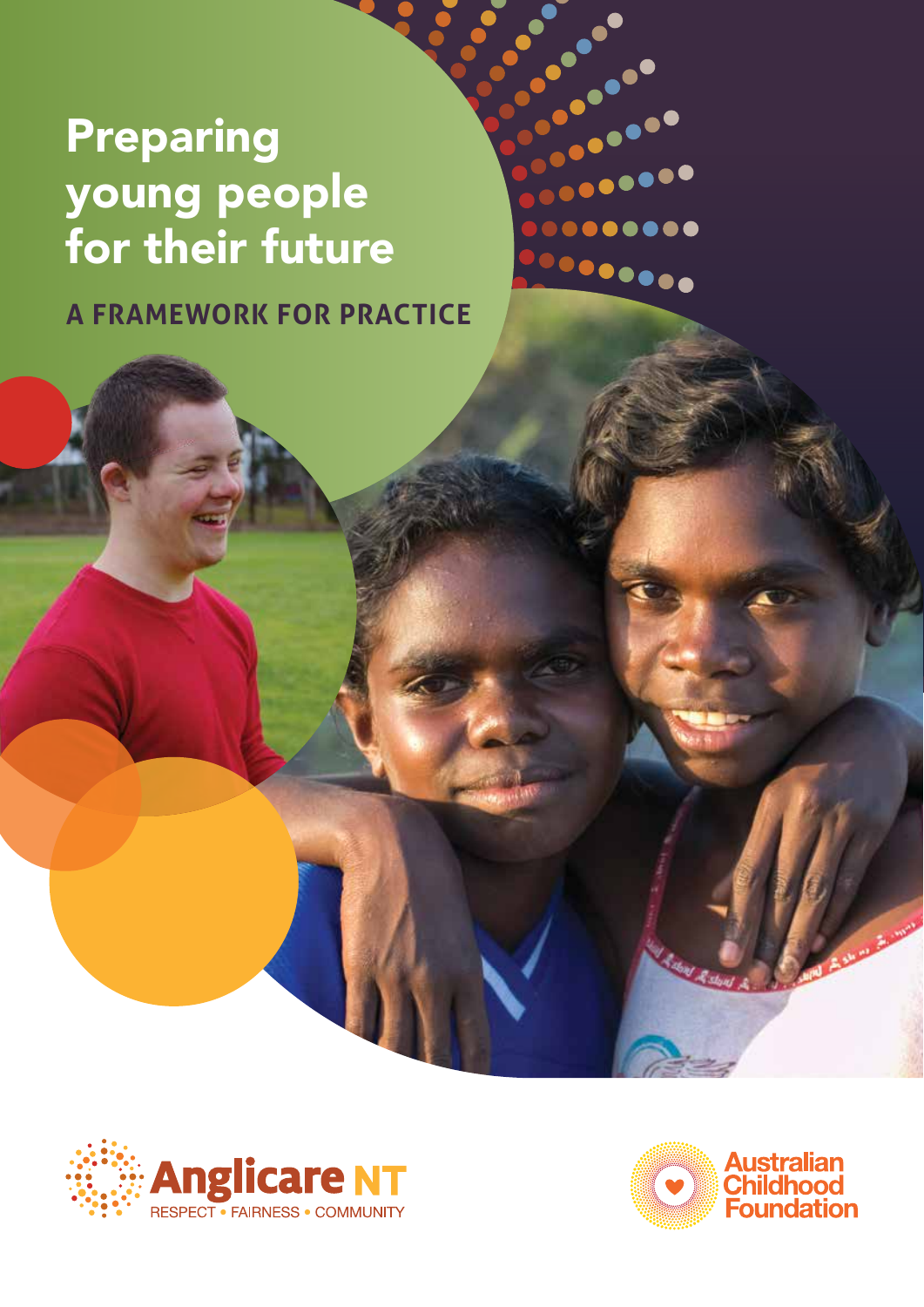Published January 2019

© 2018, Anglicare NT and Australian Childhood Foundation

This document has been produced as a collaboration between Anglicare NT and the Australian Childhood Foundation. It contains pre-existing intellectual property of both organisations. It cannot be used for any purpose other than as a practice framework to guide the approach of practitioners employed by Anglicare NT and the Australian Childhood Foundation in its programs and services. It cannot be copied, reproduced or transmitted, in part or in full, without the written permission of the CEO of Anglicare NT and the CEO of the Australian Childhood Foundation.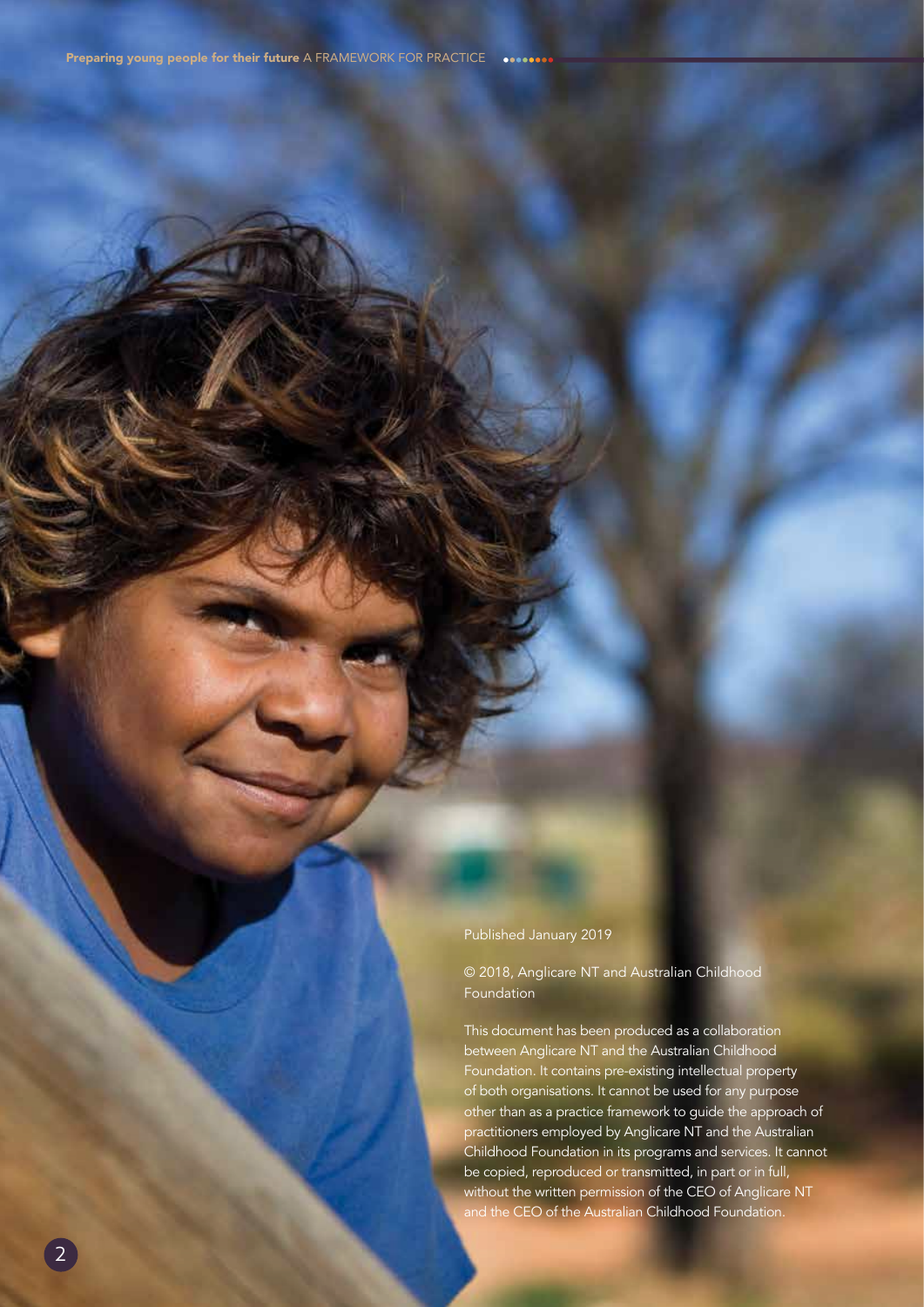## **Introduction**

#### The past swirls and reverberates through children's experiences, shaping their present and influencing their future.

When attuned, supportive and reliable, positive early relationships create the opportunities for children to learn, adapt and connect as they grow. When filled with experiences of stress, trauma and disruption, children are forced into self-protective states that close them off from relationships, making them more resistant to change and locking them into behavioural routines which repeat the strategies they have used to survive the threat and danger that has permeated their lives.

As children grow into young people, the demands from their environment increase. Peers become more influential. Their roles in their families change with expectations to assume different responsibilities. They experience the pressure of academic performance more acutely. They begin to explore their identity – where they have come from, who they are and who they want to become. Again, for those with secure and predictable relationships, adolescence shapes the motivations, skills and capacities that young people require to move confidently into young adulthood. Even then, the most resourced young people can still test those around them.

For those with histories of destructive relationships, adolescence erupts into sequences of risky behaviour, intensifying relationship conflict, and reduced levels of engagement with supportive adults. These young people may engage in antisocial behaviour. They find school and any structured opportunities for learning challenging and often unrewarding. They find it difficult to settle and experience comfort even when it is offered to them. They are reactive to small shifts in interpersonal dynamics involving family, peers and others in their community.

These young people inhabit an adolescence that cycles through past patterns of distress, confusion and abuse. They are stuck clinging to familiar ways of reacting for fear that any change may make things be and feel even worse for them. Their future will not change until the impact of the past is repaired in their day to day experience of the present. In this future, young people are prone to experiencing persistent, pervasive and cumulative forms of disadvantage. It isolates them. It disrupts their relationships. It amplifies the likelihood of compounding incidents of homelessness, mental health problems, unemployment, substance abuse and trauma associated with interpersonal violence. It increases the probability that they will engage in crime and/or be victims of crime.

The evidence is clear that the longer young people remain in conditions of such chronic stress, the more likely it is that they will not be able to break away from these circumstances. This cycle has ongoing negative impact on their health and well-being.

Anglicare NT has a deep commitment to preparing young people effectively for their future – one which is hopeful, safe, empowered, culturally strong and within which young people flourish. It is ingrained in the ways that staff think and talk about their interactions with young people they support. It is reflected in the ways that leaders and managers resource the collaboration that takes place between them, their staff and young people. It is embedded in the broader narrative the organisation leads with government and the community about prioritising the needs of young people, especially those affected by social and economic disadvantage.

It is in this context that Anglicare NT and the Australian Childhood Foundation (ACF) have forged a partnership with an ambition to evolve and strengthen a trauma based approach to practice with young people across its Youth Services.

This practice framework is one outcome of the collaboration between the two agencies.

Over the past six months, ACF has undertaken a number of strategies to support the development of this practice framework, including the completion of:

- an environmental and research scan that defined the knowledge base relevant to achieving best practice outcomes for support services delivered to young people and
- a series of consultations with staff across Anglicare NT Intensive Youth Support Services (IYSS) and Out of Home Care Services and managers in these areas.

This document integrates the outcomes of this project to date to present a proposed practice framework that integrates culturally strong, strengths based, person centred and trauma informed approaches as the basis for guiding the work of the Anglicare NT staff who deliver these service activities.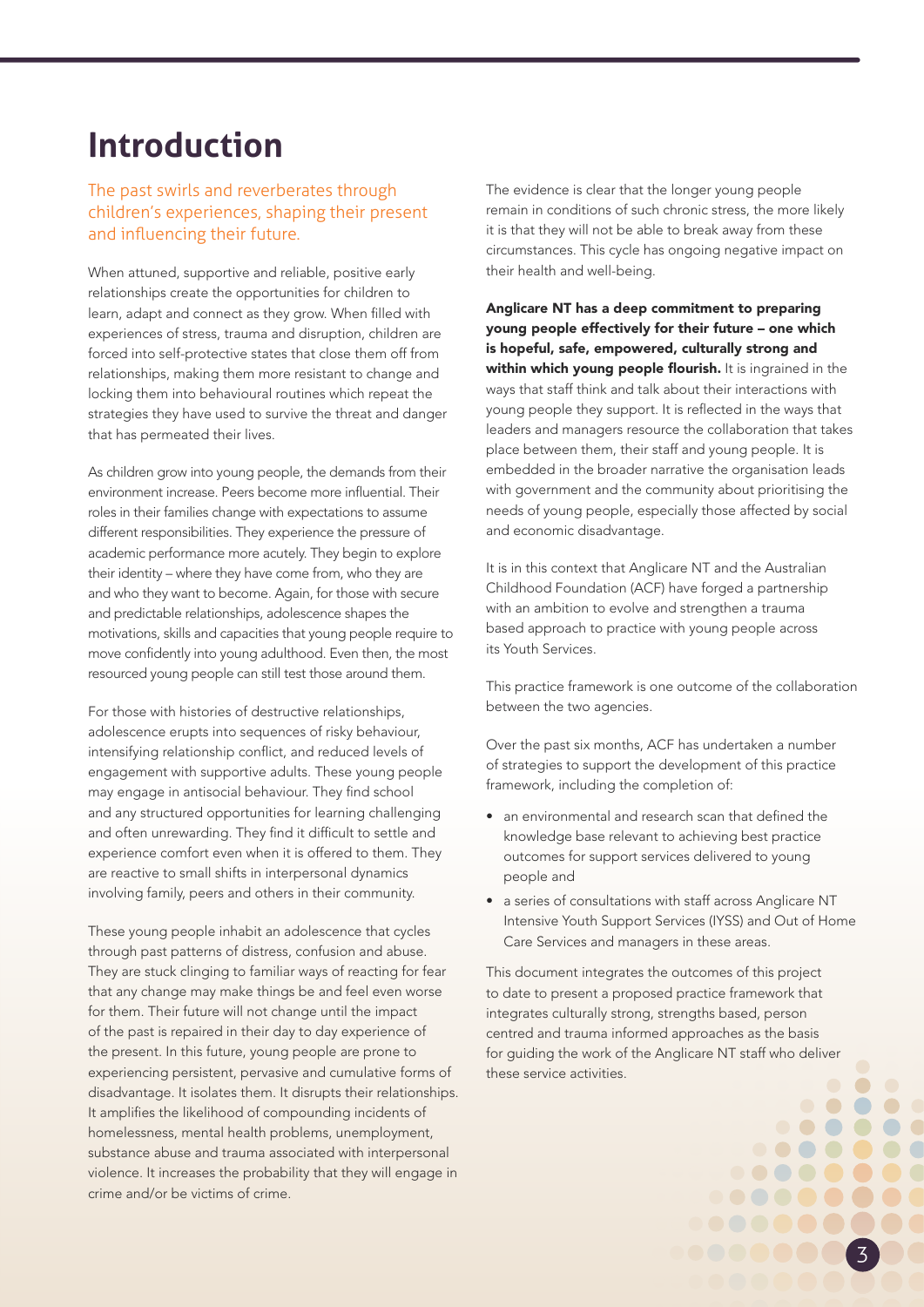It should be noted from the onset that practice frameworks are generally devised to be understood and applied easily. A practice framework is a working document that serves to represent and guide the orientation and decision-making of staff in a team or an organisation. These types of documents integrate research and theoretical knowledge into the content without a reliance on strict academic referencing.

The outcome of this project contains a strong commitment to resourcing children, young people and their families to act in ways that support their own strategies to challenge the effects and causes of disadvantage, disruption and trauma in their lives. It is sourced in the view that such transformation is found in the strength of the established and emerging relationships of care and support around them.

It also recognises that given the context of the Northern Territory, the majority of the young people offered support and care by Anglicare NT are from Aboriginal and Torres Strait Islander backgrounds. This requires an understanding of young people's needs related to the experiences of violation and oppression of Aboriginal and Torres Strait Islander peoples over generations. Colonisation has undermined cultural ways of knowing and showing respect, trust, and mutual care. It has damaged, but not destroyed, Aboriginal people's experience of interdependence and the importance of connections that individuals have to family, community and country. Efforts to integrate the impacts of the past with ways to address the present needs and challenges facing Aboriginal children, families and communities must, at its core, have an understanding of the consequences of intergenerational trauma.

For all these reasons, the practice framework brings to life the everyday practice commitment of Anglicare NT staff and centralises the premise that reparative intervention is preparative for young people with experiences of trauma and loss in their lives.

The organising purpose of the practice framework is to support the staff employed by Anglicare NT in these services to undertake activities in an informed way, co-ordinating with each other, the efforts of the young people, their families, and the broader community within which these services are delivered.

## What are the services we offer young people?

Anglicare NT provides a range of services to at risk and vulnerable children, young people, families and important people in their networks of relationships. In all of our services, we understand that many of the children and young people have a complex range of needs that arise from experiences associated with:

- abuse and family violence
- the death and/or loss of important individuals in relationship networks
- high conflict family relationships
- caregivers with mental health problems, drug and alcohol addiction and other issues that have made their care of children be inconsistent and detrimental to their development
- limited opportunities to express and connect with culture of origin
- lack of stability within care environments
- lack of positive experiences of educational systems
- involvement with justice system as victims and/or perpetrators of crime
- direct use of alcohol and other drugs
- experiences of homelessness

**DOC** 

- direct discrimination, racism and exclusion and
- impoverished or painful peer relationships.

This project contains a strong commitment to resourcing children, young people and their families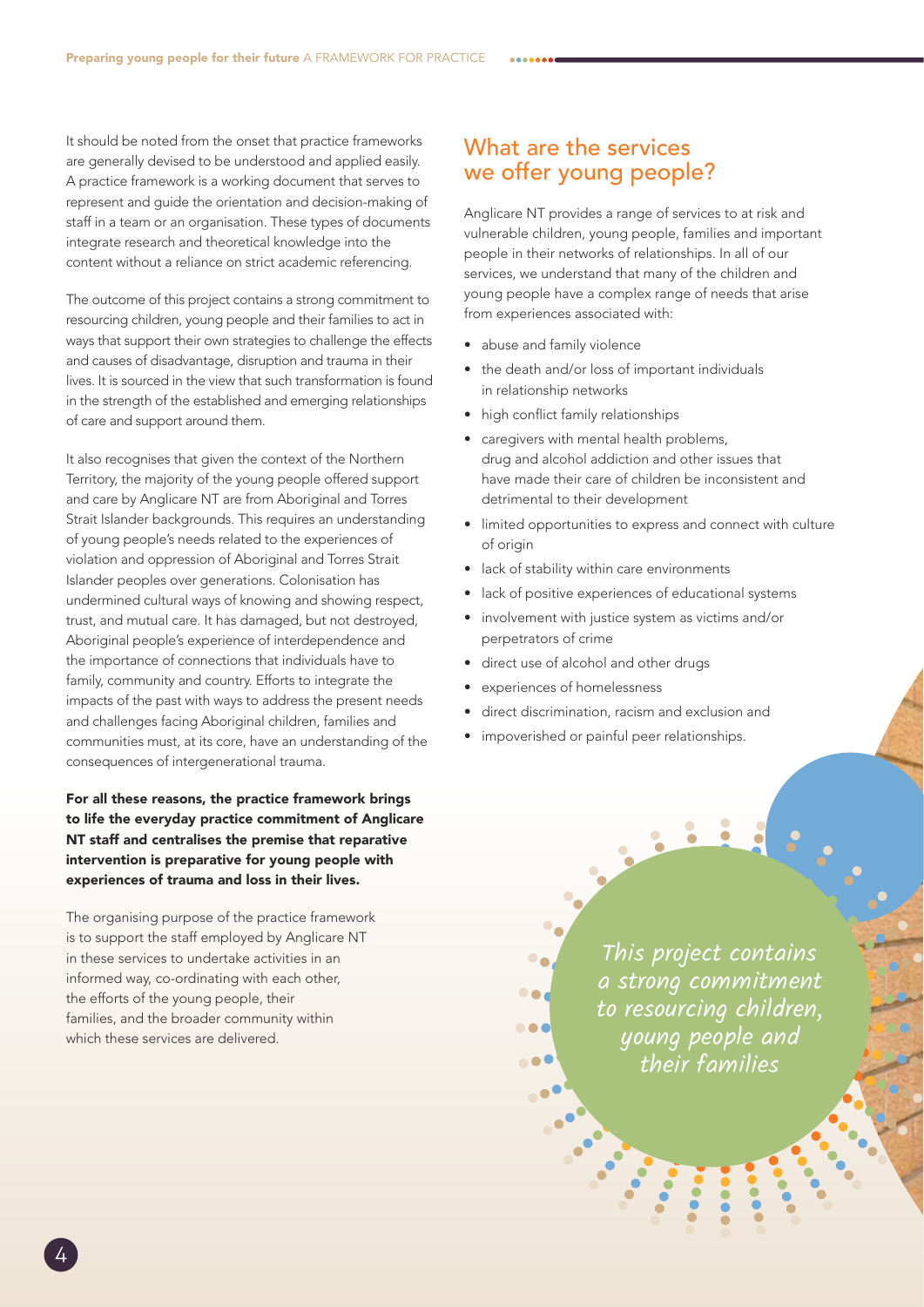The types of services delivered by Anglicare NT that are informed by this practice framework are described below.

Out of Home Care services for children and young people who are referred through Territory Families in Darwin, Alice Springs and Katherine. These services aim to provide stable care environments to the children and young people accepted into the services for as long as they are required. These services are staffed by paid carers and support staff. Each child and young person who is accepted into the service is supported through the implementation of care plans that are collaboratively established by Territory Families and Anglicare NT. At all times, these services seek to engage the child and young person's family and community network where it is safe and possible to do so.

Intensive Youth Support Services to at risk and vulnerable young people in Darwin, Alice Springs and Katherine. Each young person is supported by a Case Manager who walks alongside the young person to set and achieve goals that help to resolve relational and developmental barriers that are causing high levels of stress and distress. The focus of the service is the young person and their relational environment.

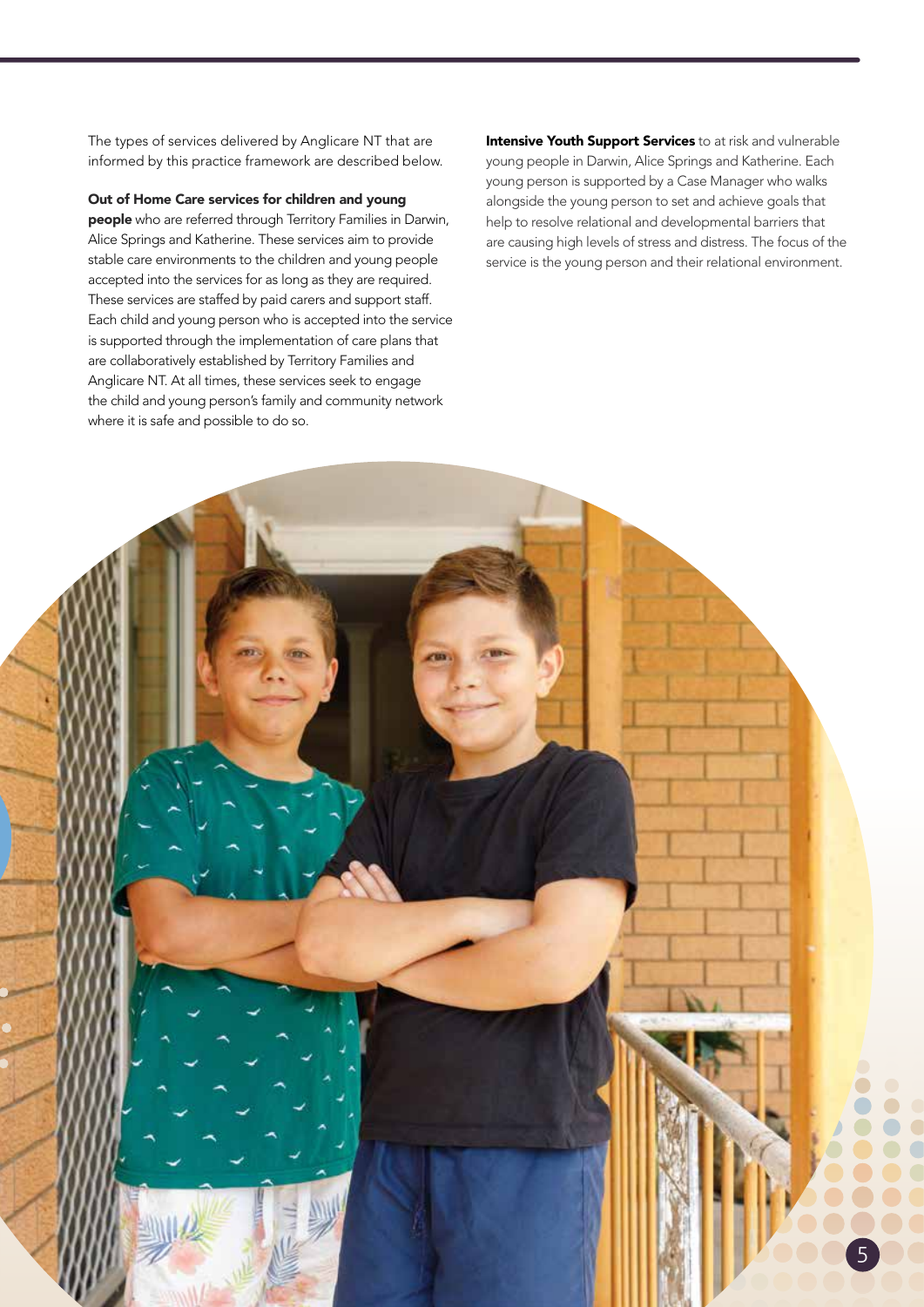## **What makes up a Practice Framework?**

According to Tucci and Mitchell (2016), a practice framework is made up of a number of intersecting elements. Each element is one part of an integrated approach which has as its objective to guide the decision making of specific staff in the delivery of service activities with their relevant service users. It is represented in Diagram 1 and explained in more detail below.





## Our values

The value base of the practice framework draws from the broader value set of the organisation as a whole. It ensures that there is a consistency between the practice framework underpinning the service, the design of the service and the organisation's vision and ethical orientation. This consistency supports the sustainability of the service and realises the potential of the service to achieve organisationally sanctioned and understood outcomes.

## Our knowledge base

The knowledge base of a practice framework establishes the scope of ideas which serve as the major influences to the decision making and actions of practitioners who are applying it. Firstly, it sets out the evidence that is used as the rationale to choose the theoretical approaches and/or conceptual models which underpin how practitioners will undertake their role. This evidence is sourced from the literature, as well as any other research undertaken in the formation of the framework, such as consultation with staff, external agencies and service users. Secondly, the knowledge base describes the relevant concepts and understandings that are pivotal in helping practitioners know how to orient themselves in their work, know what to do, and know how to monitor if what they are doing is helpful and effective. Finally, where there are different and distinctive sources of theoretical approaches being adopted, each needs to be integrated so they can be effectively applied by practitioners. In essence, the knowledge base of the practice framework serves to define the scope of the program logic applied to achieve outcomes of the work undertaken by practitioners in a service.

## Our principles

The principles of a practice framework guide practitioners to understand the essential characteristics of the ways of working adopted by a collective group of practitioners or an organisation. Principles reflect the intent and purpose of a chosen approach. They also help practitioners to operationalise the knowledge base effectively. The practice framework would be impossible to implement if any one of the principles was to be ignored.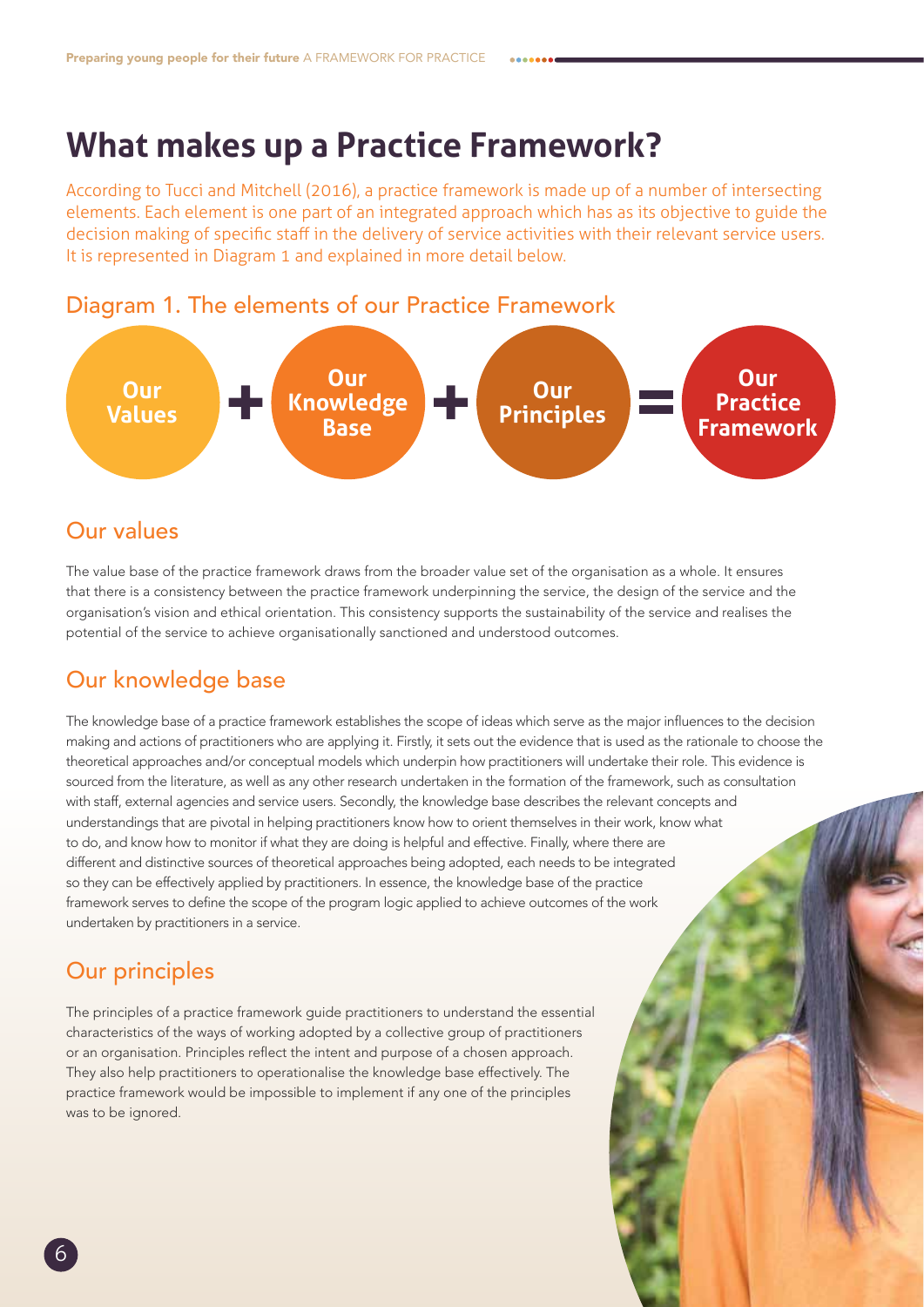## **What are our values?**

### We are a faith based organisation committed to social justice

Anglicare NT is an agency of the Anglican Church of the NT, formed to respond to social needs across our diverse communities. Respect is one of our overarching values. We hold respect for:

- the values and beliefs of all staff, clients and communities with who we engage
- the history and living culture of Aboriginal and Torres Strait Islander peoples, particularly of the traditional custodians of the lands and waterways where we seek to work and
- the work, beliefs and teachings of the Christian Church, particularly of the Anglican Church, respecting its commitment to Anglicare NT as a community service that responds to the needs of individuals and communities across the Northern Territory.



### We are committed to offering services where all are welcome and included

At all times, our services embrace all Territorians. No one is denied the respect, justice and community of our work. Similarly, our staff reflect the full diversity of our community. Anglicare NT is an equal opportunity employer, ensuring a workplace free from discrimination on the basis of gender, sexuality, age, disability, religion or race. The values in our motto of respect, fairness and community are the cornerstone of everything we do.

## We are committed to challenging the past and ongoing oppression of Aboriginal and Torres Strait Islander Peoples

Anglicare NT acknowledges Aboriginal and Torres Strait Islander people as the original custodians of the countries on which we work. We seek to pay respect, and acknowledge Elders and clans in the various communities in which we work. Given the high level of Aboriginal and Torres Strait Islander people in services the agency provides, Anglicare NT seeks to work in partnerships with Aboriginal and Torres Strait Islander individuals, families, communities and organisations. We are committed to implementing the Reconciliation Action Plan across our agency, and the promotion of Aboriginal self-determination through partnerships and services with, and in support of, Aboriginal people, communities and organisations. Anglicare NT acknowledges the damaging effects of disempowerment, racism and cultural degradation perpetrated on Aboriginal and Torres Strait Islander people in the past and the present, systemically, sometimes unintentionally, by mainstream Australians. Reconciliation is one of the key ways in which this damage can be repaired.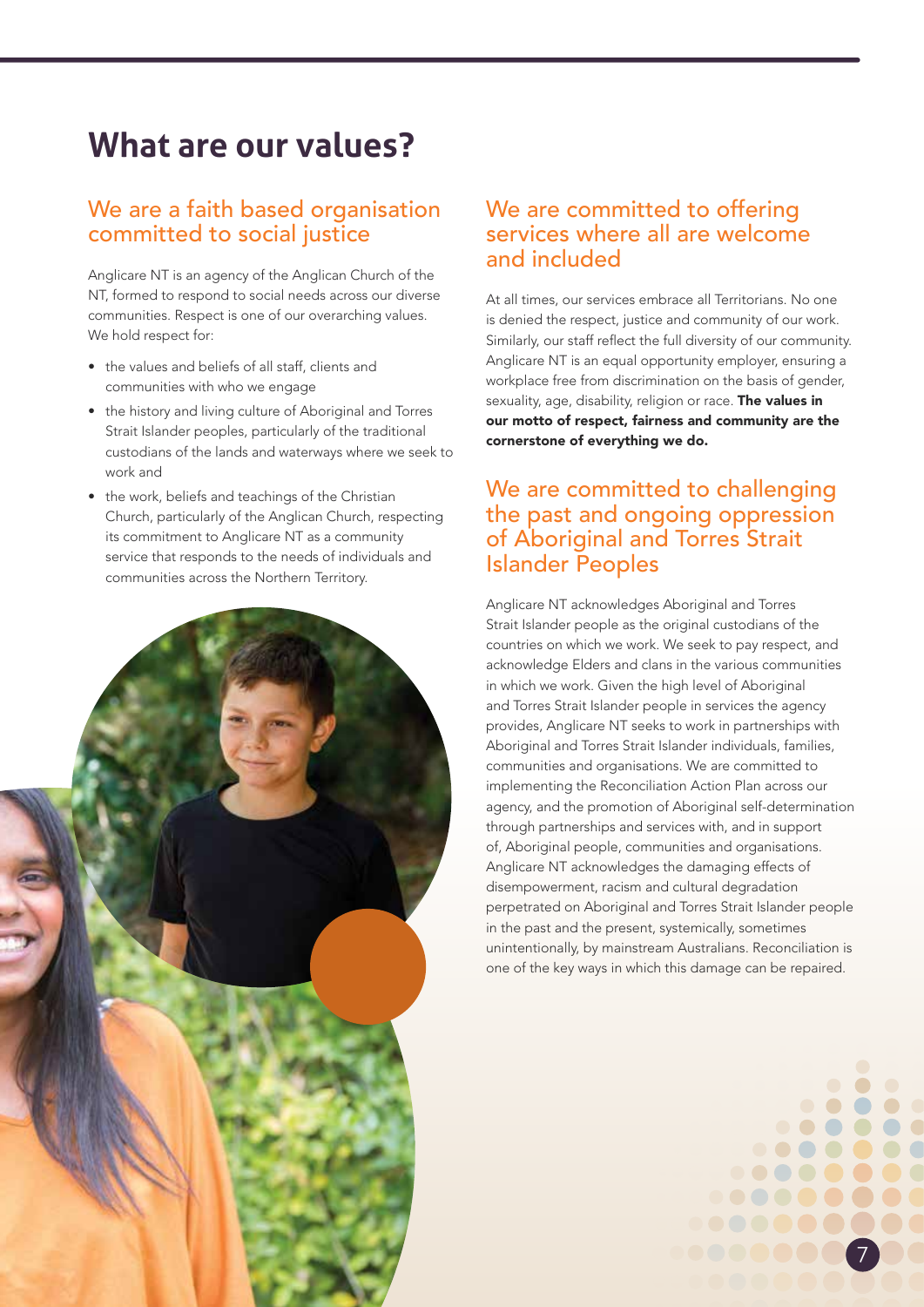## **What is our knowledge base?**

In this section, the basis for the framework is described. It is a common knowledge base that spans Anglicare NT Youth Services for this project.

It specifically addresses the following core knowledge areas:

- understanding the impact of trauma on children and young people
- understanding strengths based approaches to practice
- understanding person-centred approaches to practice and,
- understanding the importance of culture when working with Aboriginal and Torres Strait Islander peoples.

## Understanding the impact of trauma on children and young people

Because the brains and bodies of children and young people are so vulnerable and immature, trauma leaves deeper tracks of damage. In these circumstances, children's brain and body systems will be harmed, affecting the way they react and relate to others and their physical environment. The following summary has been adapted from Tucci and Mitchell (2015):

Trauma reduces the capacity of the thinking part of children's brains to shape the way they react to challenges in their environment. As a result, children and young people appear to behave instinctively and sometimes inappropriately, without knowing why. They are also not able to easily influence their feelings when faced with perceived threat or increases in their experience of stress.

Trauma impairs the growth and activity of the connecting structures between the left and right hemispheres of the brain. As a result, children find it difficult to know, name and express their feelings. They can find it difficult to read social cues and respond in social exchanges. It increases children and young people's base arousal level such that they live in a constant state of vigilance and heightened alarm. As such, vulnerable children and young people are easily triggered by seemingly minor issues. Their responses are often seen as 'out of the blue' or 'overreactions' to situations.

Past experiences of trauma lock down children and young people's capacity to adapt to change in their environment. They are more likely to use fixed and repetitive behavioural routines in situations where they feel distress and unease. These routines involve movements and actions that feel familiar and comforting to them - even if they are destructive or harmful to others. These children and young people lack the adaptability and flexibility necessary to respond differentially to varying situations and contexts. They have a limited range of coping strategies.

Whilst these strategies may have been effective in assisting them to survive in unsafe situations, they are often inappropriate responses in situations where there is an absence of danger. Children and young people affected by trauma find it difficult to make meaning from their experiences. They have few or no effective internal maps to guide their actions. As a result, they react rather than respond.

Their beliefs about themselves are determined by the very people who violate them. They hold onto ideas about relationships which are not helpful to them in their communication with peers and other adults like teachers. They can find it difficult to see adults as supportive. They are cautious about being hurt and are more likely to stay closed to the development of new connections or relationships.

They do not easily understand or engage with consequential learning. Their brains are so over-activated that they are able to take in very little and not learn new information easily. In particular, their memory systems continue to remain under stress. They fail to consolidate new learning. Their working memory for even the easiest set of instructions can be severely compromised.

Children and young people affected by trauma experience the present with little reference to their past, even though their behaviour, feelings and physiology are affected by their experiences of violation. They do not have access to the qualities that make them who they are. They have a transient sense of their own identity. Their future is without plans or a sense of possibility.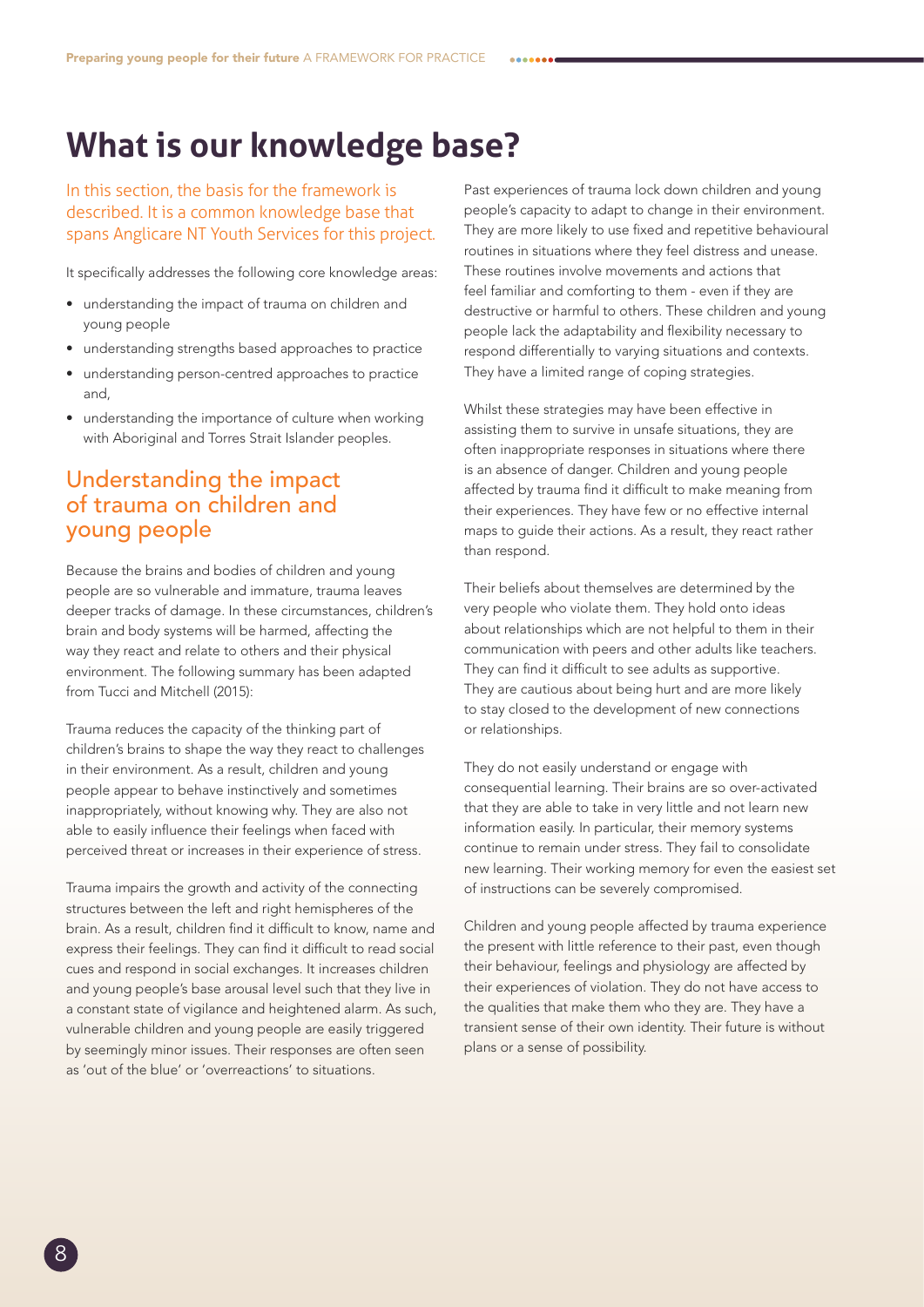Through shaping and reshaping relationships and day to day interactions, intervention offers children and young people opportunities to heal some of the damage caused by such experiences of trauma. In order to achieve these important moments of repair, the approach to therapeutic work needs to be informed and supported by practice orientation that prioritises the needs of children and young people and gently and carefully responds to these needs.

While working with children and young people to reshape relationships and day to day interactions, staff must be mindful of the ongoing structures that may continue to reinforce trauma responses. The way young people are perceived and treated by the education, child protection, justice and health systems can reinforce their relational experiences, requiring a response that advocates for children and young people's rights, while simultaneously modelling other patterns of relating.

## Understanding a strengths based approach to practice

Strengths based models of intervention have been shown to be replicable and effective in supporting individuals experiencing disadvantage and crisis. A strengths approach offers a genuine basis for addressing the primary mandate of community based support services – people taking control of their lives in meaningful and sustainable ways. It aims to:

- empower people to take a lead in their own care process
- work in collaborative ways on mutually agreed upon goals
- draw on the personal resources of motivation and hope and
- create sustainable change through learning and experiential growth.

A strengths based approach is a specific method of working with and resolving areas of concern experienced by individuals. It does not attempt to ignore the problems and difficulties. Rather, it attempts to identify the positive resources available to individuals (or what may need to be added) as the basis for addressing the challenges resulting from the problems. Specifically, a strengths based model:

- seeks to understand and support the important variables contributing to individual and family/community capability
- provides a common language that does not further disadvantage people by ascribing them as causes of the problems they experience
- works to ensure that intervention strategies are client driven and relationship focused
- engages distressed people with respect and understanding
- perceives capacity building as a dynamic process that evolves over a life time
- affirms the reparative potential in people and
- aims to enhance strengths as opposed to deficits.

Strengths based approaches adopt a number of these principles. As with most principles, how well they are integrated into the approach by practitioners determines how effectively service-users can be supported to change and grow.

> A strengths based model empowers people to take a lead in their own care process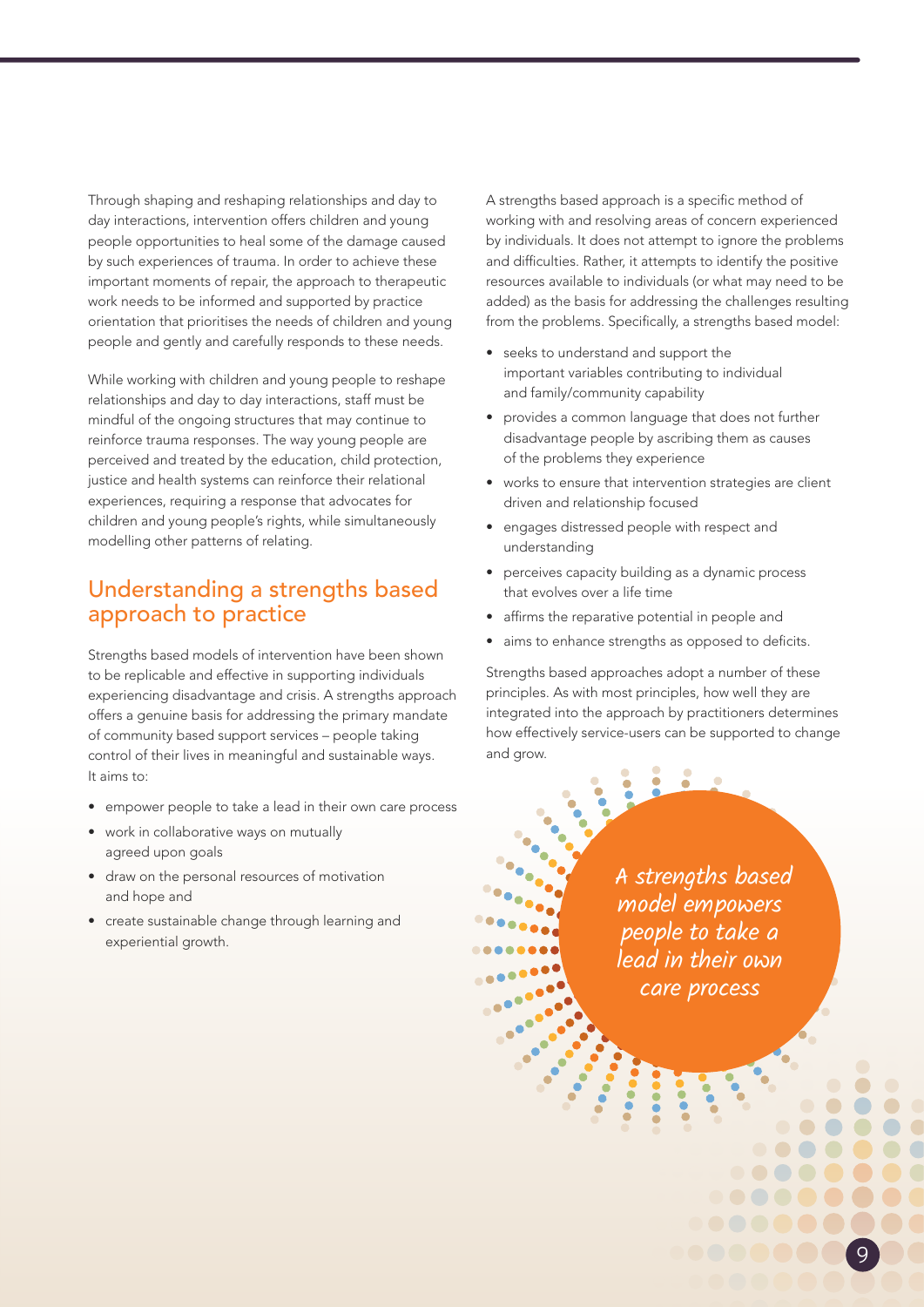## Understanding a person centred approach to practice

A person centred approach moves away from the practitioner holding an expert position to a model of working that puts trust in the innate tendency of people to find their own resolutions to problems in their personal or collective pursuit of achieving fulfilment of their potential.

Using a person centred approach, a practitioner works to build a relationship in which service users are supported to experience themselves as trustworthy, curious about the world, creative and compassionate. This relationship with the practitioner is the key through which change occurs. Service users are supported to feel free from threat, both physically and psychologically by practitioners who are deeply understanding (empathic), accepting (having unconditional positive regard) and genuine (congruent).

Person centred approaches rely on discovering what people want, the support they need and how they can obtain it. It puts service users at the centre of planning, listens deeply to them and their family and friends, learns over time what it is they want for their life now and in the future, and then acts on this.

The practitioner works to mobilise resources to assist the service users to resolve problems for themselves, follow their personal goals and achieve outcomes which are in keeping with their own ambitions and life purposes. The key features of a person centred approach are:

- the person is at the centre of planning and decision making
- family members and friends are full partners
- the development of a plan which reflects the person's capacities, the person's current and future needs, what is important to the person and specifies the support they require to make a valued contribution to their community
- the implementation of a plan that builds a shared commitment to action that uphold the person's rights and
- the review of a plan through processes of continual listening, learning and action aimed at helping the person to get what they want out of life.

Anglicare NT has articulated a person centred approach which reflects its organisational values of respect, fairness and community. In general, the aims of services with this value base are to:

- respect and see the whole person
- support a person to be in and create their own life
- focus on a person's strengths and potential
- facilitate a person's choices
- actively share power through respectful and balanced relationships with a person
- advocate for fairness and social justice and
- foster organisational person centred culture and practice.

Person centred approaches and strengths based approaches are complementary in their value base and stated objectives. In our practice framework, we adopt a person centred, strength based paradigm as two important cornerstones of the services we deliver.

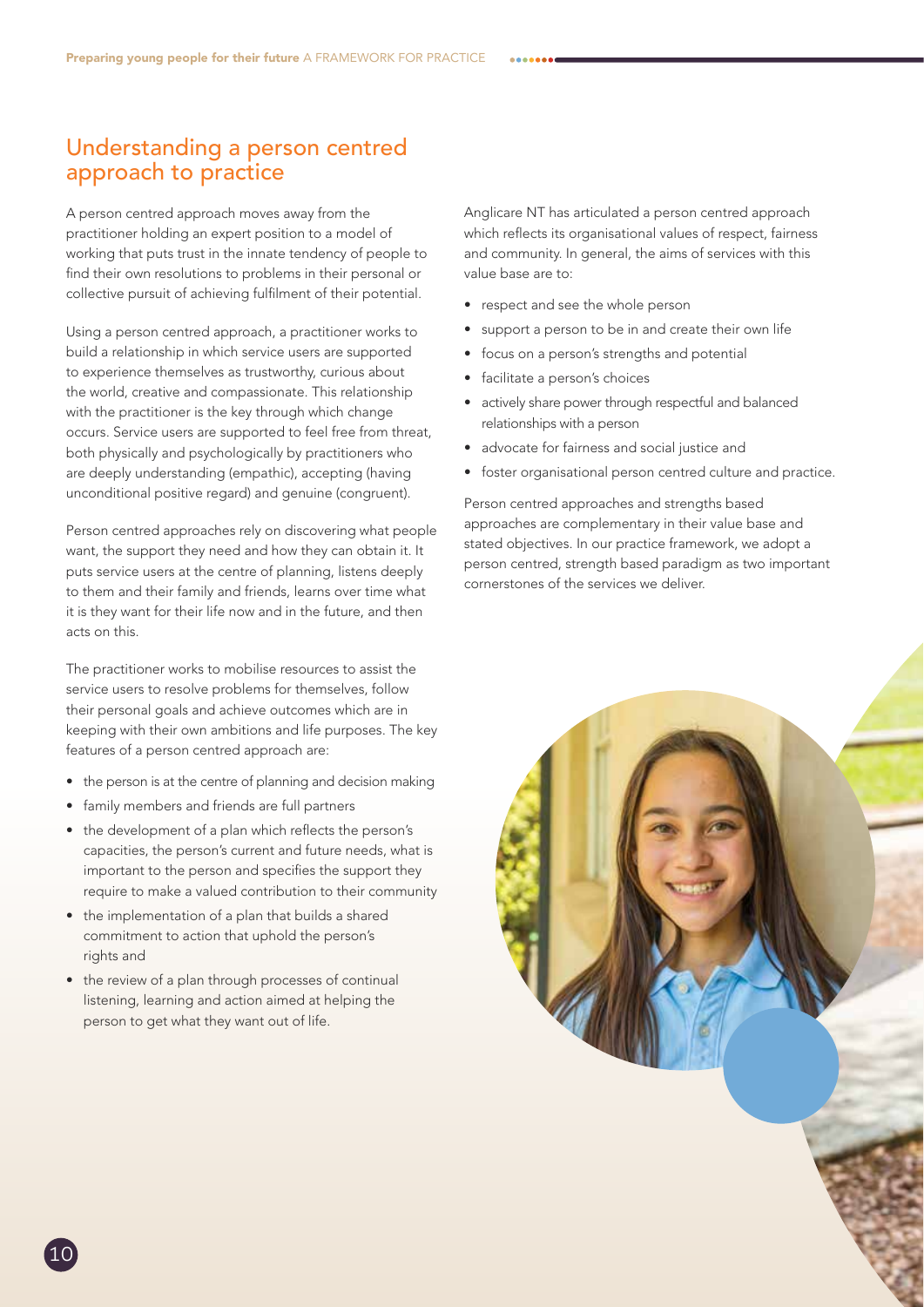## Understanding the importance of culture when working with Aboriginal and Torres Strait Islander peoples

It is important for practitioners working with young people to understand and appreciate the importance of culture to the health and wellbeing of individuals, in particular Aboriginal and Torres Strait Islander peoples.

As Muriel Bamblett said:

*Organisations must rise to the challenge of protecting their cultural identities. If we neglect this aspect of our children's best interests we deny them the cultural and spiritual life that is their birthright. We also risk fundamentally damaging*  their wellbeing, growth, education and life prospects. Our children need to know their culture and for Aboriginal *and Torres Strait Islander children, culture and family are inextricably linked. Culture and spirituality are part of the meaningful ways in which Aboriginal and Torres Strait Islander people interact with their families and communities and their land. There are no shortcuts to keeping our children culturally and spiritually strong: maintaining connections to family and community is the only way…*

*(as cited by Commission for Children and Young People, 2013, p 21)*

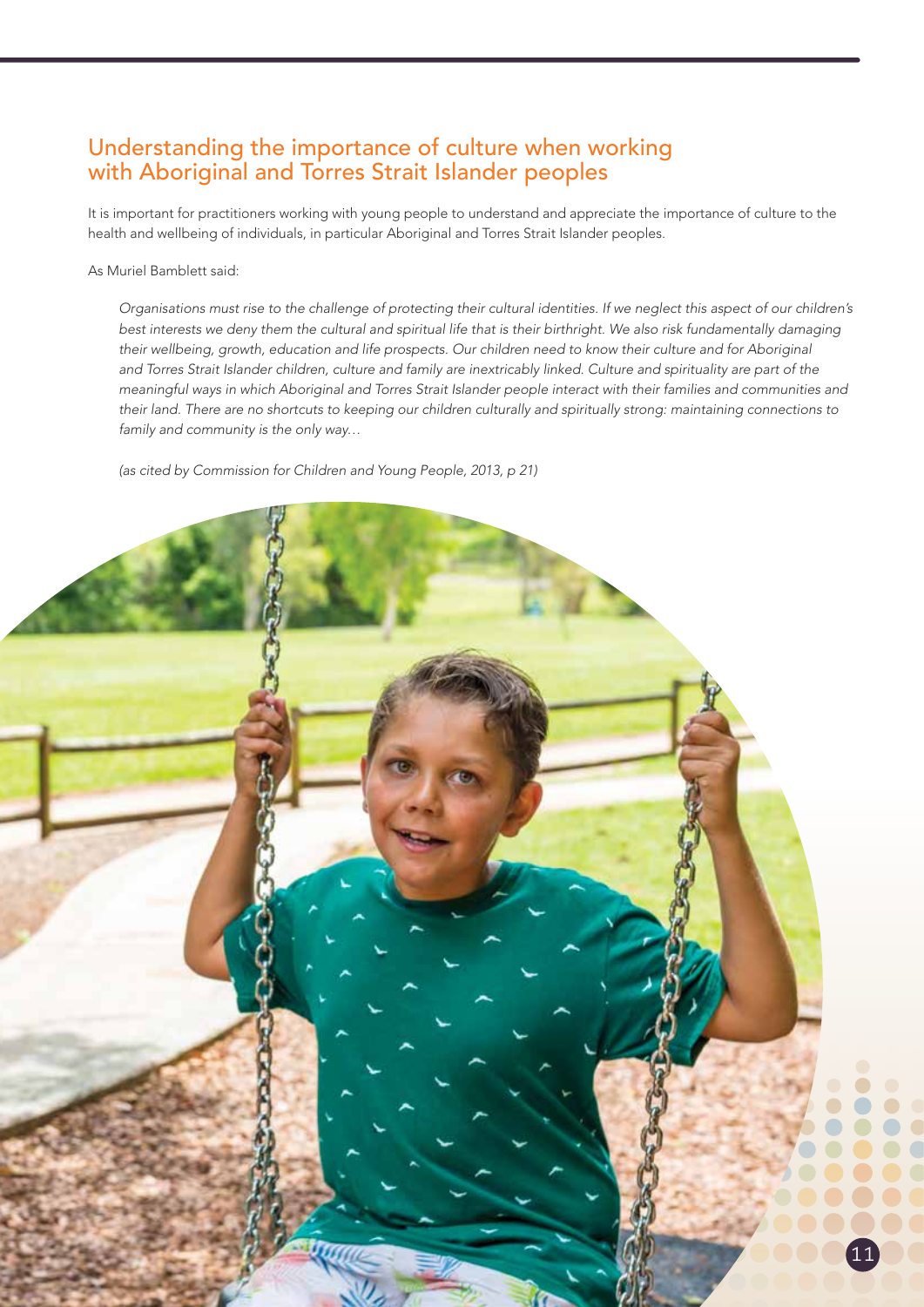#### **The impact of the past**

It is widely accepted that the many challenges facing Aboriginal people must be seen in the context of colonisation, disadvantage, oppression and marginalisation. The resulting impact is often one of fractured communities and the fragmentation of family relationships across successive generations.

At Anglicare NT we commit to challenge the structures that continue to colonise Aboriginal and Torres Strait Islander communities using decolonising methodologies. The impacts of the past reverberate into the present for Aboriginal people and continue to flow through systems unless we advocate for the rights of Aboriginal and Torres Strait Islander people to be equal in our society. Practice with Aboriginal people must be embedded within a strong social justice framework. It must integrate an appreciation of the impacts of the **past** into current ways of understanding, assessing and intervening in the **present** with at risk and vulnerable children, young people and their families.

#### **Intergenerational trauma**

The wellbeing of Aboriginal populations cannot be fully understood without an appreciation of the events and processes that followed Australia's colonisation. Aboriginal health is a product of a history of dispossession, exclusion, discrimination, marginalisation and inequality in various forms. Racism has affected a high proportion of Aboriginal people in contemporary Australia. It has created a lack of trust between Aboriginal and non-Aboriginal people and impeded the process of healing and reconciliation (Paradies et al., 2008).

These legacies are implicated in the unique stress profile of Aboriginal people. Stress is highly prevalent across the spectrum of Aboriginal society today, irrespective of socio-economic status (Silburn et al. 2006). The stresses faced by Aboriginal children commonly include serious events such as the death or incarceration of a close family member (Milroy, 2008). Frequent and ongoing stressful events in early life can have a damaging effect on the developing brain of a child and alter the functioning of important bodily systems. This type of stress can be particularly harmful to mental health and social and emotional wellbeing in childhood (Zubrick et al., 2004), with negative consequences for wellbeing throughout life (McEwen, 2006).

The effects of stress and racism, and the related ongoing effects of colonisation, have created a burden that extends across generations of Aboriginal families.

'Intergenerational trauma' or 'Collective Trauma' is transmitted across generations and defined as

> *the subjective experiencing and remembering of events in the mind of an individual or the life of a community, passed from adults to children in cyclic processes as 'cumulative emotional and psychological wounding'*

*(Mu'id 2004: 9).* 

Where trauma is left unresolved, people can begin to internalise shame and guilt and, in more severe and sustained cases, whole communities can begin to think that pain and chaos is normal (Aboriginal and Torres Strait Islander Healing Foundation Development Team 2009).

Underpinned by the intergenerational trauma of past practices of colonisation and removal together with the current complexities and challenges facing many Aboriginal families and communities, Aboriginal peoples report significantly higher levels of stress than the wider Australian community. Multiple stressors were more commonly experienced in remote areas.

Reported stressors identified include:

- the death of a family member or close friend
- overcrowding at home
- alcohol or drug-related problems
- serious illness or disability and
- having a family member sent to jail or currently in jail.

It is argued that for Aboriginal people, healing must seek to address two inseparable layers of hurt – 'the harms of the past, as well as contemporary manifestations of trauma' (Aboriginal and Torres Strait Islander Social Justice Commissioner 2007).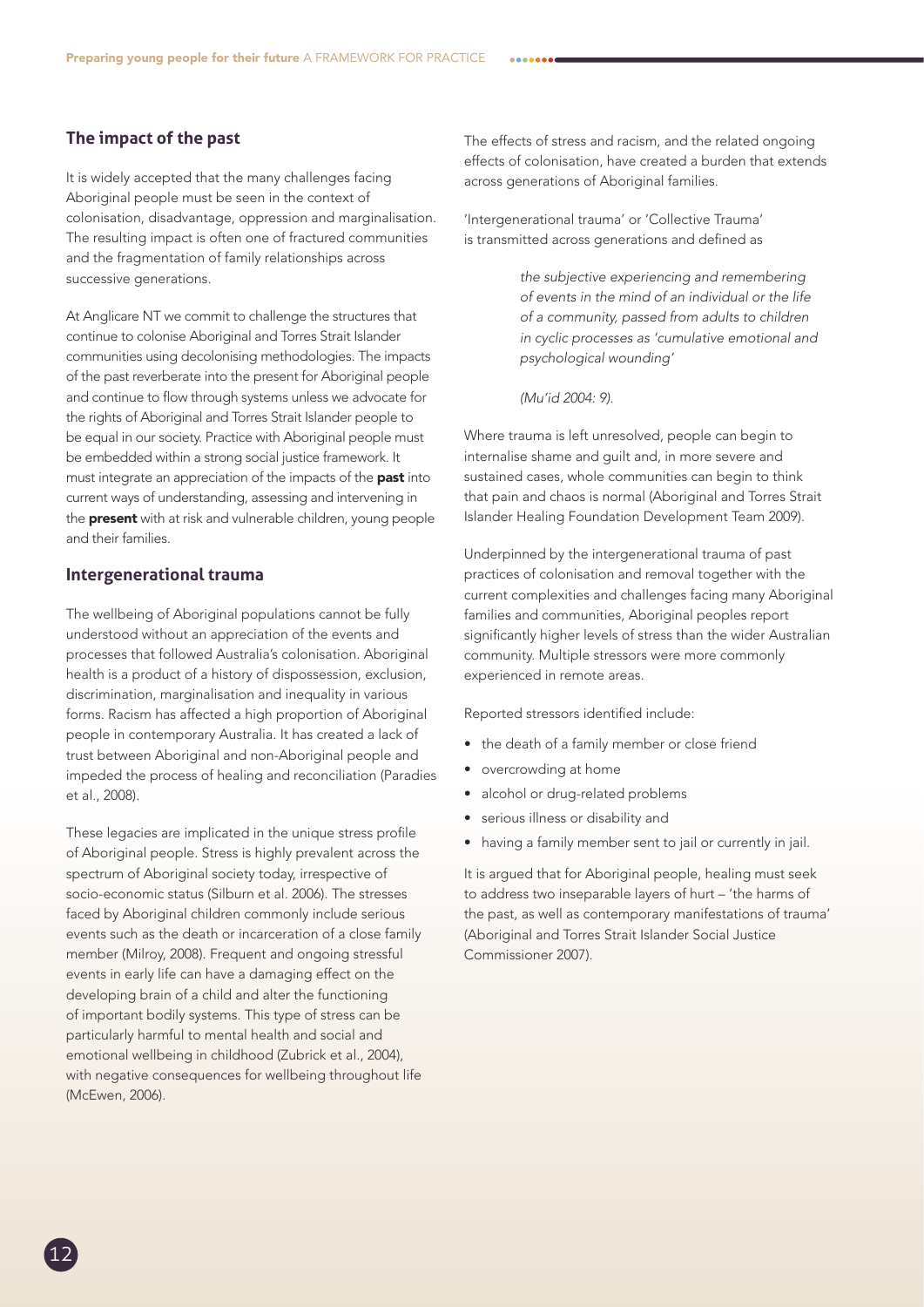#### **Guiding principles for practice with Aboriginal and Torres Strait Islander children and families**

Anglicare NT has adopted the following principles proposed by Smith et al (2006) to ensure that they implement culturally safe practice with Aboriginal and Torres Strait Islander people that is underpinned by relationships which are:

- non-judgemental
- respectful
- strengths-based
- holistic
- client-centred
- empowering
- inclusive
- transparent and
- responsive.

They also aim to integrate multiple ways of knowing with greater emphasis on experiential and cultural knowledge; and, facilitate healing and trusting relationships.

It is widely acknowledged that practitioners need to work together with Aboriginal and Torres Strait Islander families and communities. A partnership approach will reflect a respect for Aboriginal self-determination and be responsive to community needs and aspirations. It is important to recognise that families and communities, Aboriginal co-workers and other professionals are equally 'experts' in the process of ensuring the safety and well-being of Aboriginal children.

Developing an effective partnership takes time, trust and personal relationships. For most Aboriginal and Torres Strait Islander people, who you are is more important than what you are. Anglicare NT is committed to working in collaboration with Aboriginal Community Workers and other cultural consultants, who will advise about cultural matters, provide guidance in appropriate behaviour, and mediate between the practitioner and the family/ community. Most importantly, Anglicare NT acknowledges the experiences of Aboriginal peoples as being located not only in the histories of colonisation and abuses of power from the past but that they remain affected by continued practices of oppression. It is critical for all Anglicare NT staff in IYSS and Out of Home Care Services that they work to uncover the layers of language and entrenched beliefs that normalise racism, blaming and stereotyping of Aboriginal young people, their families and communities. This approach underpins the creation of relationships which are safe, valuing and respectful.

## Understanding Therapeutic Crisis Intervention is important for responding to young people in distress

Anglicare NT has implemented the Therapeutic Crisis Intervention (TCI) system as a behavior support model utilising de-escalation techniques for individuals in high states of stress. This crisis prevention and management system is an evidenced based and widely used approach in residential programs nationally and internationally. TCI provides staff with the skills, knowledge, attitudes and tools to help young people when they are experiencing a crisis in their lives that is causing them distress and they are not able to regulate their emotions.

The purpose of TCI is to provide a crisis prevention and intervention model for residential care facilities which will assist an organisation in;

- preventing crises from occurring
- de-escalating potential crises

 $\bullet$ 

- effectively managing acute crisis phases
- reducing potential and actual injury to children and staff
- learning constructive ways to handle stressful situations and
- developing a learning circle within the organisation.

 Developing an effective partnership takes time, trust and personal relationships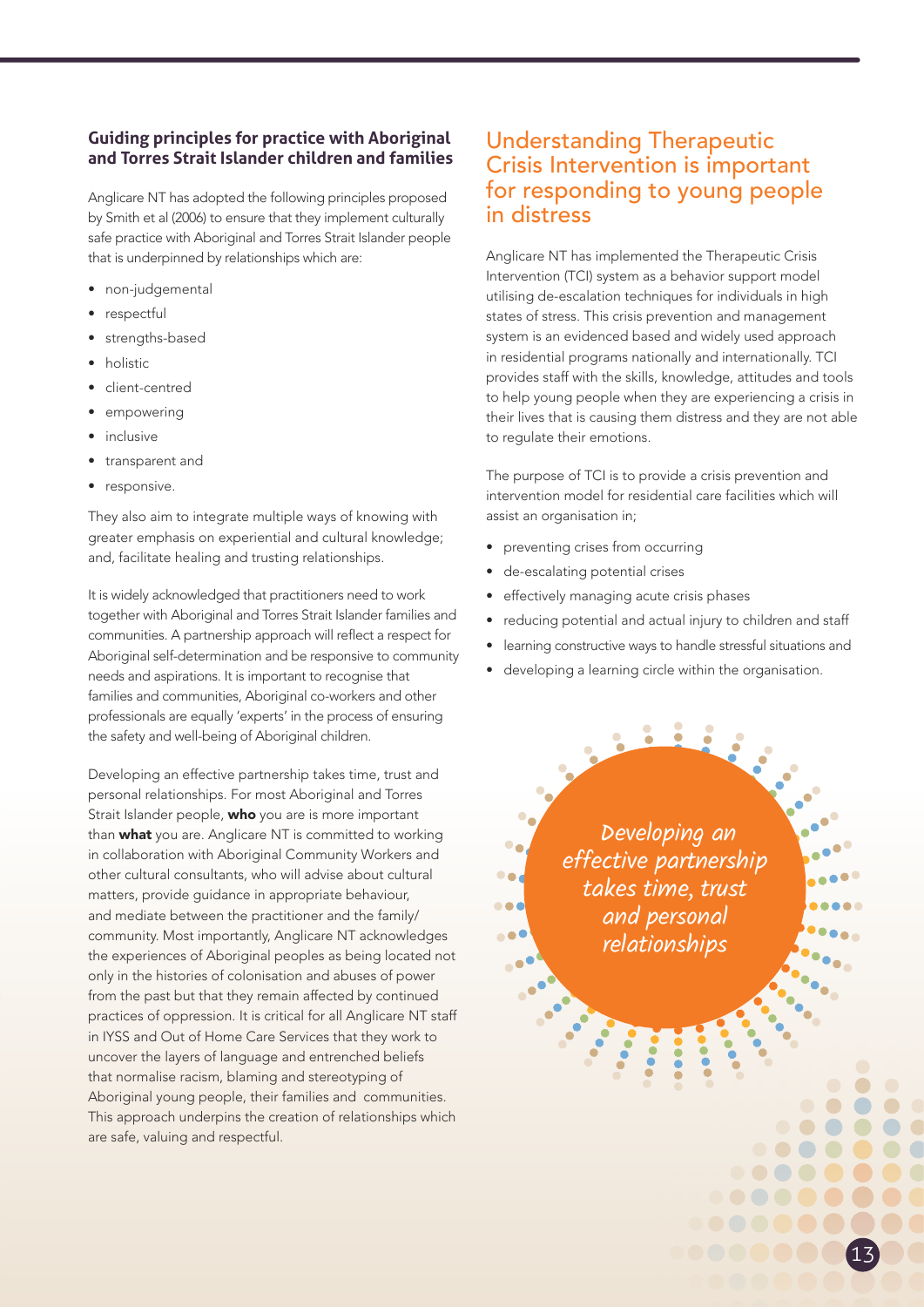## **What are our principles?**

### We work to repair the past to prepare young people for their future

**Our objective is to support young people within their network of relationships to repair the impact of past trauma, disruption and loss in order to resource them to be more adaptive, open and resilient into their future.** 

- We believe that effective services aiming to prepare young people for their future and break cycles of chronic disadvantage should provide responses which address the patterns of recurring consequences of unmet needs which have been left unattended in the lives of young people.
- Our practice with young people will contain a mix of strategies which combine practical and emotional support in the present, therapeutic intervention which tracks hurt and vulnerability into their past and facilitates change oriented goal setting into the future.



## We maintain a focus on the needs and rights of young people

**Our approach keeps young people's rights, needs and welfare as the primary focus at all times and declares that they are valued, heard and protected.** 

- Our approach enables young people to be empowered, to be respected and heard. It promotes their involvement in processes that affect them and incorporates features that are specific to childhood and adolescence, and integral to their ways of experiencing their world.
- It is imperative that we are sensitive to young people's vulnerabilities and rights and take account of the issues that entrench adult authority and young people's powerlessness and silence.
- Young people have an inherent right to protection, care and support.
- Young people who have experienced abuse related trauma and engage in challenging behaviour have experienced a range of abusive and disruptive experiences and are significantly influenced by their environmental context.
- All young people need to have their experiences of abuse and trauma acknowledged, be assisted to communicate and give expression to their experiences and to have these experiences understood.
- The language used to describe young people's behaviour, motivation or functioning should not disempower them.
- An understanding of child development is pivotal in recognising the differential impact of trauma on young people. Young people who have experienced or continue to experience chronic traumatisation frequently experience developmental delays across a broad spectrum, including cognitive, language, motor and social skills. As a result, they display very complex disturbances, with a range of different presentations.
- Young people often show a combination of appropriate developmental behaviours as well as dysfunctional patterns of responses.
- Sensitivity to the developmental capacities and stages of young people is in itself a respectful orientation to practices of assessment and intervention.
- Young people with disabilities require additional support in order to ensure they are protected from abuse and supported to recover from their experiences of trauma.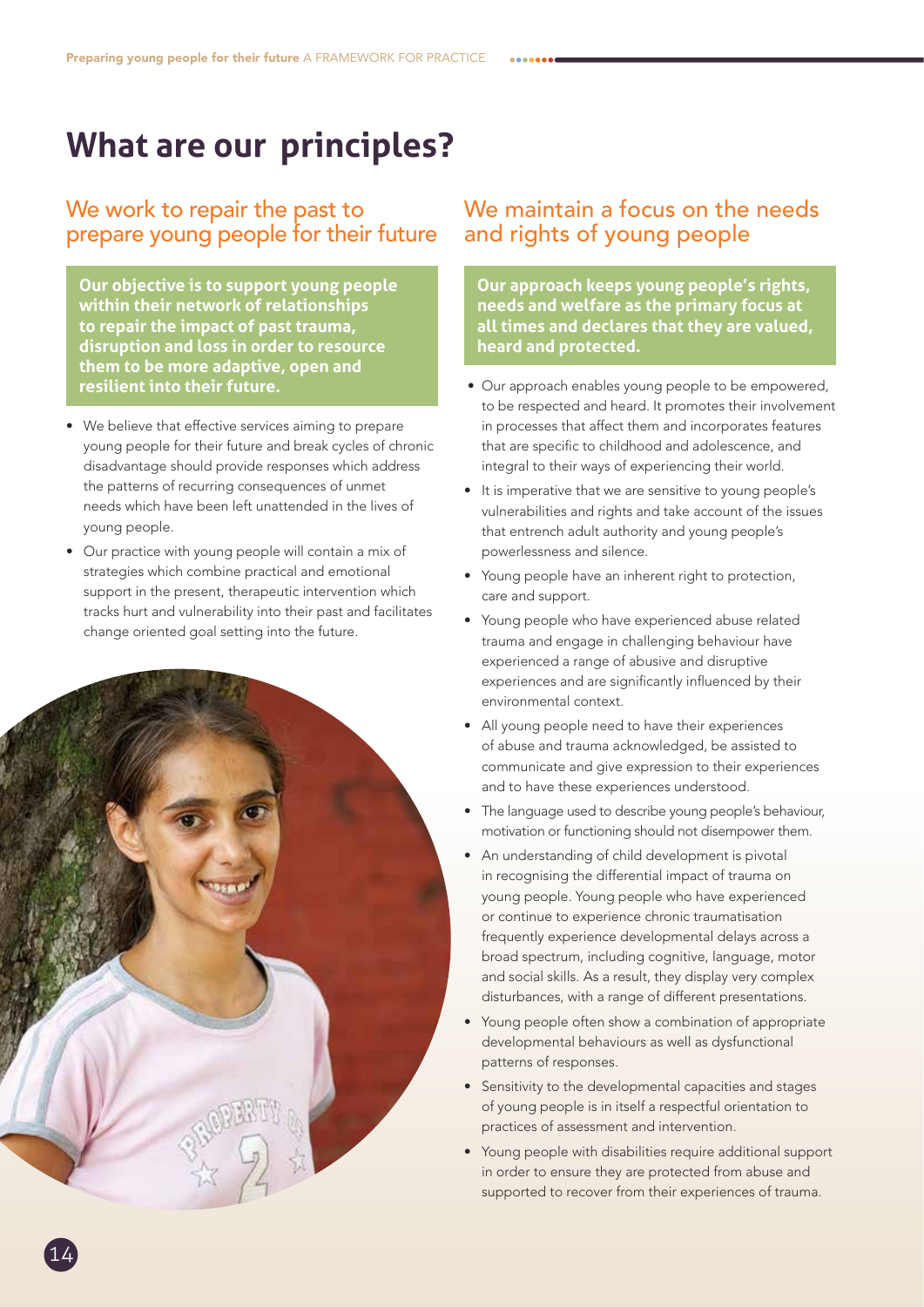## We are relationship oriented

**Relationships which are attuned and compassionate resource young people, in particular, to develop capabilities that will enable them to manage future challenges less reactively and more effectively.**

- Improved outcomes for young people who engage in challenging behaviour are enhanced if a co-ordinated and unified approach within a young person's personal and professional network is developed and supported.
- Young people should be provided with opportunities and assistance to participate in decisions that affect their lives.
- Young people rely on relationships to establish a sense of self, others and their world.
- Young people's families provide the platform for young people's development and their capacity to connect.
- Young people rely on attuned and contingent communication with adults that affirms and legitimises their experiences.
- Young people's understanding of their experiences is influenced by the beliefs and attitudes of their social network, including cultural and community discourse.
- The engagement of informal networks of support for a young person and his/her family greatly enhances the achievement of positive outcomes for the young person.
- Intervention will be sensitive to diversity of gender, sexuality and ability.
- Positive outcomes for young people are more likely when provided with continuity and stability of placement and/ or care arrangements.
- Young people's experience of change is not separate to their experience of their culture. Young people strong in their own culture have access to relationships which heal.

## We are person centred and strengths based

**We work with the goals that young people set for themselves in relation to change. We respect that young people will commit to change when they are supported, connected and safe.** 

- All individuals are entitled to play an active role in exploring their options for change and leading the decisions that affect their lives, including young people.
- The relationship between practitioners and the young person and their family is what really counts in the change process.
- All individuals have the potential for change.
- Being honest and transparent with young people and their families will promote relationships with them and make it easier for them to see that practitioners are also aiming to make change possible for them.
- Change occurs in a sustained way when people's own internal capacities and strengths are harnessed and mobilised by their motivation to live in ways that are meaningful to them.
- The problems that individuals experience do not define who they are. Everyone is far more than labels which have been applied to them.
- Focusing on problems does not lead to change. Generating discussions about the strengths that people have in facing their problems, no matter how small they have challenged the problems, is more likely to lead to change.
- The culture into which a child is born has strengths and resources to support families. Culture is not a part of the problems experienced in families. Culture is a source of solution for families.
- Change is promoted when young people actively participate in the development of a plan which reflects their capacities, current and future needs, what is important to them and specifies the support they require to make a valued contribution to their community;
- When people experience a crisis, they also have created for them an opportunity to change.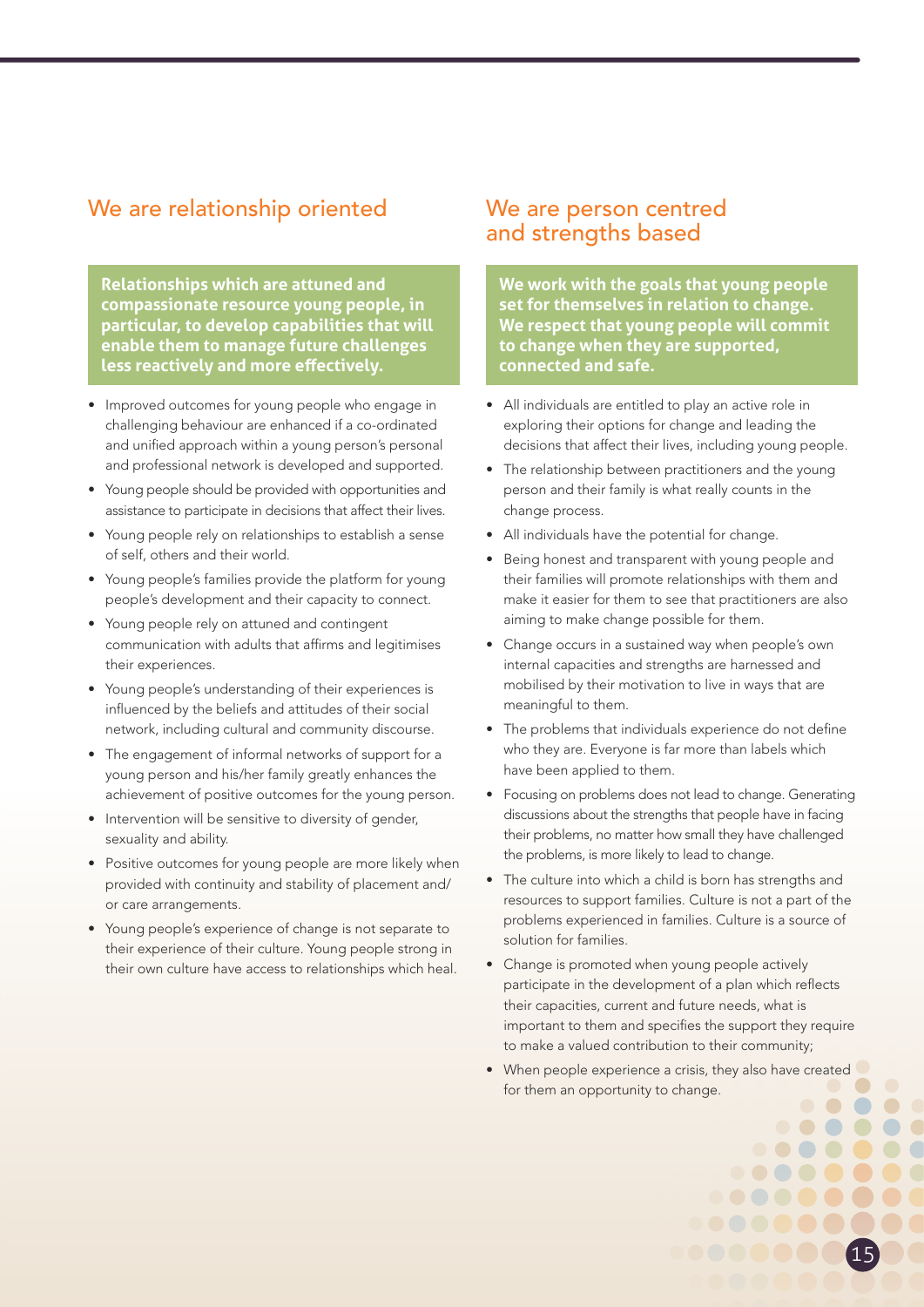## We promote cultural connection

**Every effort will be made to ensure that young people are able to strengthen and maintain their connection to their family, community, culture and land.**

Children are not born automatically knowing their culture. They rely on others, including their family and residential care workers, to develop cultural understandings through their experiences.

Culture is conceptualised as a dynamic process of social and individual meaning making about relationships embedded in collective beliefs that enable those within the culture to understand themselves and their place in their community.

Strong cross-cultural practice within the program relies on reciprocal learning, facilitated by deep listening and working in partnership with children and young people to design, develop and test support or action that may be helpful.

In particular, our approach recognises the value and significance of Aboriginal and Torres Strait Islander culture and history and adheres to a holistic definition of health and well-being. There is wide agreement that the best approach to meeting the needs of Aboriginal and Torres Strait Islander young people is a combined approach – a western approach and a traditional cultural approach with a significant focus on understanding the intersection between Western and traditional understandings of trauma and well-being. Caring and parenting practices must reference appropriate cultural norms, practice and experiences.

Stemming from the Aboriginal holistic approach to health and wellbeing, we recognise the individual's interrelated physical, emotional, spiritual, and cultural health and wellbeing, including their connection to their land, family and community. Thus healing approaches must be targeted at the individual, family and community level.

All of our workers pay attention to Aboriginal core values of interdependence, spiritual connectedness, links to land, language, group cohesion and connection to community. We encourage each other to think outside solely Western cultural frames of reference. This can be achieved by adopting a position of informed curiosity about cultural frames of reference that are different from one's own and using cultural knowledge brokers.

### We use a trauma integrative approach

**A trauma integrative approach shifts the focus from what is 'wrong' with this young person to what has happened to this young person.**

Trauma is the emotional, psychological and physiological reactions caused by exposure to experiences of high impact stress related to abuse, violence and other forms of relational disruption.

Young people are very vulnerable to the effects of trauma because of their developmental immaturity.

The way that trauma affects young people can vary depending on their age and developmental stage at the time the trauma started, how severe it was and how long it lasted.

Trauma is experienced in young people's thoughts, feelings and bodies. It impacts their relationships with family and friends, their ability to feel good about themselves, their ability to concentrate at school, and their ability to make safe decisions for themselves.

Young people's development can slow down or be impaired following trauma. It can often lead to them developing in some areas and not in others.

In reaction to experiences of trauma, young people engage in initially adaptive responses to survival which if they continue can become maladaptive patterns of functioning.

Because young people rely so much on the adults around them, they are even more intensely affected when it is these adults who cause harm to them.

Even after the trauma is no longer present, young people cannot move on and forget what has happened to them. Their brains and bodies continue to react as if the trauma is still continuing. They can experience the consequences of this in all aspects of their lives on a daily basis.

Without support, the effects of trauma that may have occurred in infancy, during childhood or in their teenage years will continue to reverberate through the lives of young people as they grow into adulthood.

The effects of trauma is mediated by the availability of safe and supportive relationships.

With support, young people can and do recover from traumatic experiences. We will always remember that the process of healing from trauma takes time. Patience is required. There is no one-size-fits-all solution.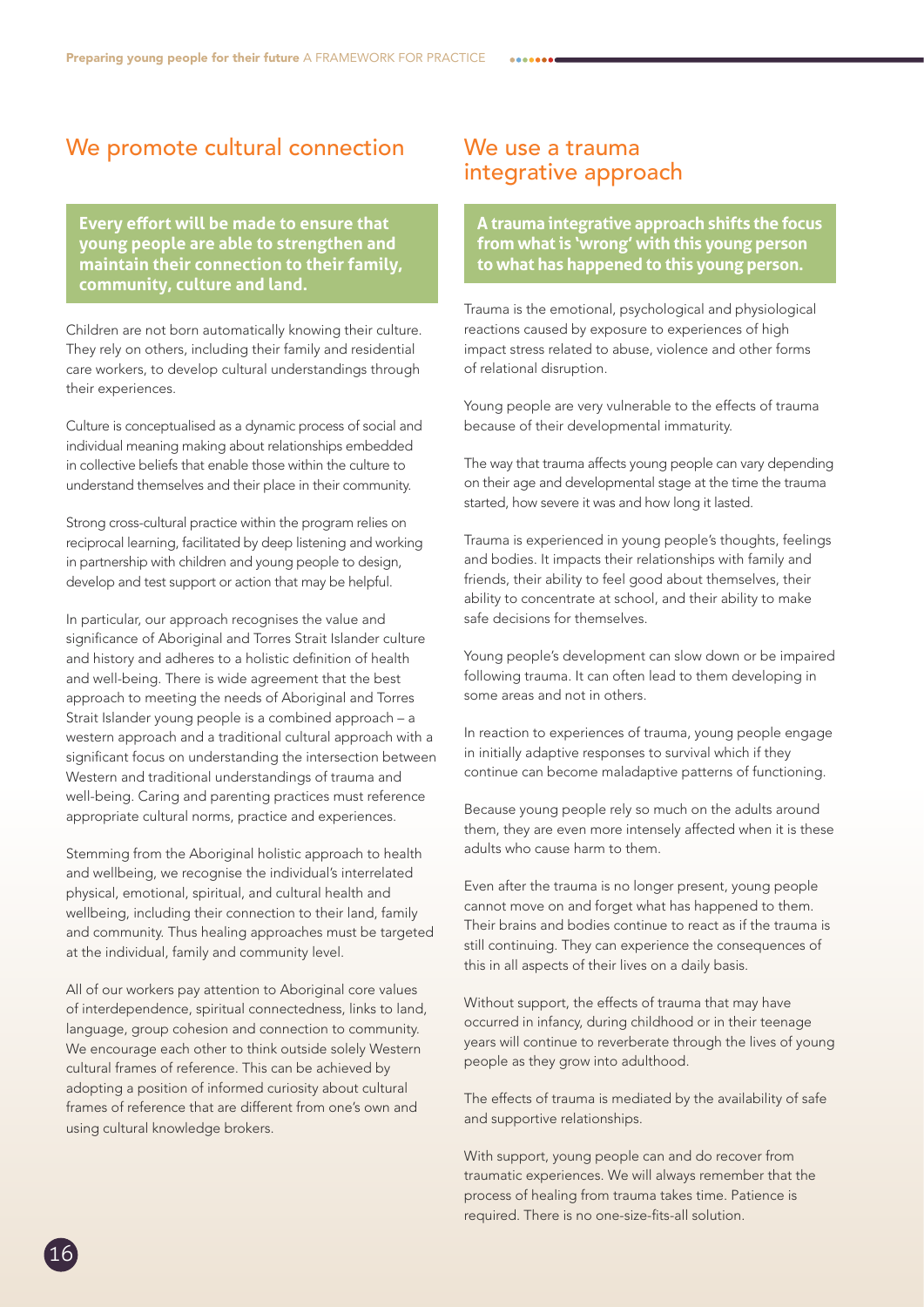## We create safety

**Young people who have experienced toxic and high impact stress have a need for safety in their physical and relational environment. Their environment and the people in it have often been chaotic and unpredictable.**

We create safety for young people by:

- letting them know that we are committed to keeping them safe
- being respectful in our interactions with them at all times
- conveying a sense of control, reassuring them that "we will get through this together"
- supporting them to keep their environment predictable and consistent
- by ensuring that we practice in ways that are culturally safe and respectful and
- spending time with them at times of the day that they might find difficult or challenging as well as creating opportunities for fun and enjoyment together.

## We collaborate and work with each other and other services

**The most effective responses occur when workers take responsibility to sustainably build coalitions of mutual respect with others to ensure that the needs of young people are met consistently across the contexts in which they live, learn and play.** 

- Establishing trust, transparency and accountability are important qualities of networks of practitioners who are working together to support disadvantaged young people
- Co-ordination of effort means that resources are applied efficiently and effectively, with an identified lead case manager
- Respect for difference enables networks to hold their unique approach and relationship with a young person but not jeopardise the overall outcomes being achieved collectively.

## We are responsive to all forms of risk

**Young people need us to continually resource them and those in their network to identify risks and be able to put in place effective plans that keep them safe from harm.** 

- The realistic evaluation of risks to young people from themselves and others is critical in ensuring that they can be supported to be protected
- The implementation and review of safety plans is a cornerstone of effective practice with vulnerable young people
- If appropriate, support people who know the young people the best are the starting point for all plans aimed at reducing risks.

## We promote adaptability and resilience

**Adaptive and resilient young people recover from challenges and are optimistic. They hold a mindset about themselves that tells them: I am not my mistakes, I can try again, things will get better, and I am not alone.**

Adaptability and resilience are conceptualised as encompassing the qualities as depicted in the diagram on page 19. Adaptability and resilience requires:

- a belief in one's own self-efficacy, characterised as optimism and a belief that one's own efforts can make a difference
- an ability to trust in others
- feeling safe enough within a relationship to explore the world and take positive risks
- a consistent stable place to live and continuity of wider relationships
- opportunities to undertake meaningful roles (eg achieving at school, sport, household responsibilities) that provide both a positive sense of identity and source of self-esteem
- an ability to make decisions and learn from mistakes
- a good capacity for self-regulation with the support of key relationships
- a sense of identity based on understanding and knowing who one is, where one belongs and to whom they are important

- an ability to develop insight into one's own difficulties and
- a sense of humour.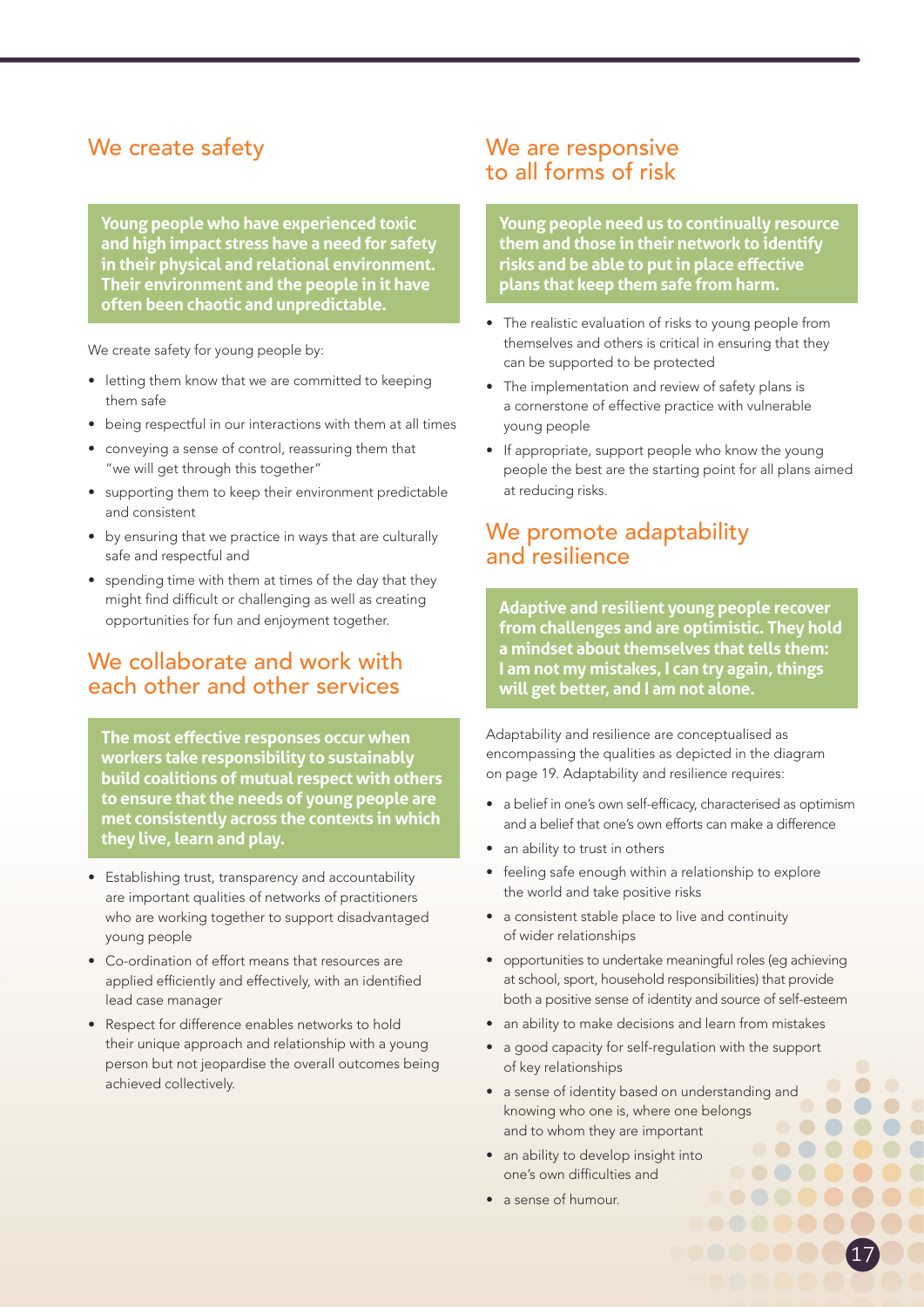## **What is our Practice Framework?**

#### Drawing on the key messages from the knowledge base, our values and principles, our Practice Framework is presented in Diagram 2.

The three circles represent the experiences of children and young people across time. The top half of the circles are in green and represent the positive trajectory that flows from early childhood experiences of relationships which are attuned, predictable and secure. In the present, these young people are growing up with personal strengths, are connected to others and actively involved in learning through safe developmental opportunities. As they move into their future, their past serves to provide the foundations that promote relational experiences that lead them to develop a hopeful orientation and outlook, continue to value learning, stay engaged in education or employment and are resourced interpersonally to move confidently into young adulthood. The transitions between each time point are characterised by experiences which promote them to be adaptive to change, open to new information and able to use challenges and manageable stress to act and feel resilient.

The bottom half of the three circles are in red and represent a developmental trajectory that reflects the detrimental impact of early experiences of disruption, trauma and loss. In response, young people engage in self-protective strategies which attempt to minimise the physiological and emotional correlates of fear associated with their internalised sense of threat and danger. They lock down to new experiences and become resistant to change. In the present day to day experience of their lives, these young people prefer to be disconnected from relationships having very little trust in their capacity to support and care for them.

Their minds and bodies are highly stressed and easily triggered into even greater experiences of dysregulation. As a result, their behaviour is often challenging and complex to understand. Their reactions can range from withdrawal to provocation. Without any form of intervention and compounding

experiences of trauma and stress, their future feels hopeless and not worth investing in. They are indifferent to their own belief systems, are out of touch with their own capacities and feel separate to important relationships. They feel alienated from the resources inherent in their culture and the relationships which help them to draw meaning from it. They experience deep shame for their failures and do not know how to resolve the distress that leads from it.

The staff in Youth Services run by Anglicare NT offer support to young people in the present with the view to young people experiencing these relationships as reparative of their past experiences and preparative of their future. To do so, Anglicare NT staff engage in practice which are strengths based, culturally strong, trauma integrative, relationally oriented, person centred and risk responsive.

> Young people are resourced to engage socially in ways that promote their capabilities and strengths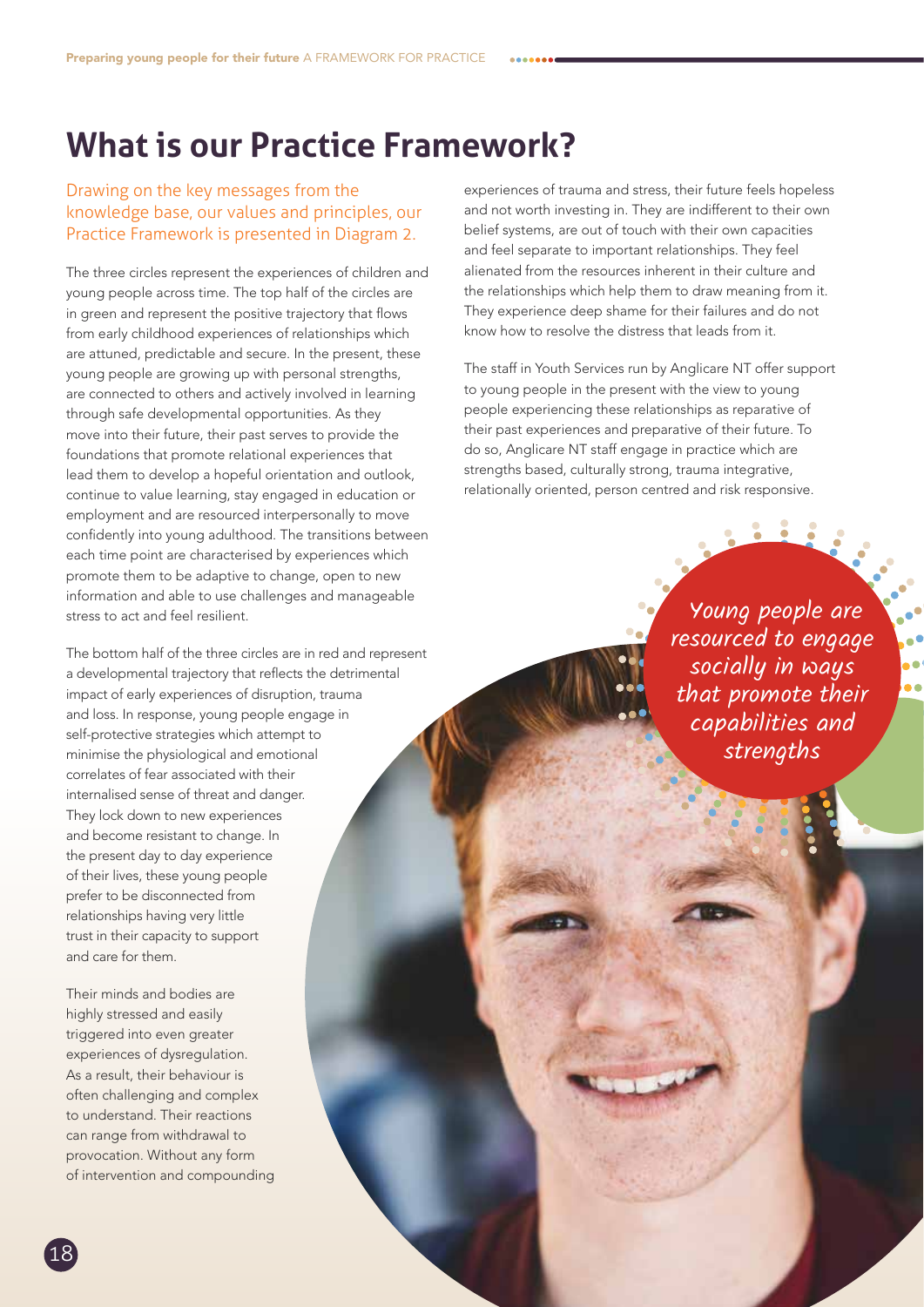This is visually represented as the large beige circle that spans the present, moving back and forward into the past and into the future.

This map supports the implementation of practice that aims to improve the quality of family and peer relationships, connecting young people to their culture, providing attuned and comforting responses to distress, supporting the strengths already experienced by young people in their lives, working in a way that is inclusive of young people's own intentions and goals for their lives, and responsive to active risks of harm to the young person from others, themselves or their environment.

The specific focus of this integrated approach to practice is to afford staff everyday opportunities to engage young people in ways that acknowledge the deeper function of the behaviour that they are engaging in, facilitate interpersonal exchanges that address past patterns of unmet need and offer them a compassionate experience of relationship that reduces the stress load they carry with them.

At the same time, the practice framework reflects the need to collaborate with the families and community, where possible and safe, to support them to more effectively and sustainably meet the past and present needs of their young people. It acknowledges the importance of engaging in ways that make possible the positive influence of culture for young people and their relationships with important adults.

Ultimately, by reducing the stress load on young people, they are in a better place to be able to become more adaptive to the challenges in their relational and physical environment. They become better prepared for their future. These young people are resourced to learn and engage socially with others in ways that promote their capabilities and strengths. They become more resilient and are able to use and rely on networks of care and support which have been strengthened around them. They begin to have hope that their life can change and be better.

## Diagram 2. Practice Framework for Anglicare NT Youth Services